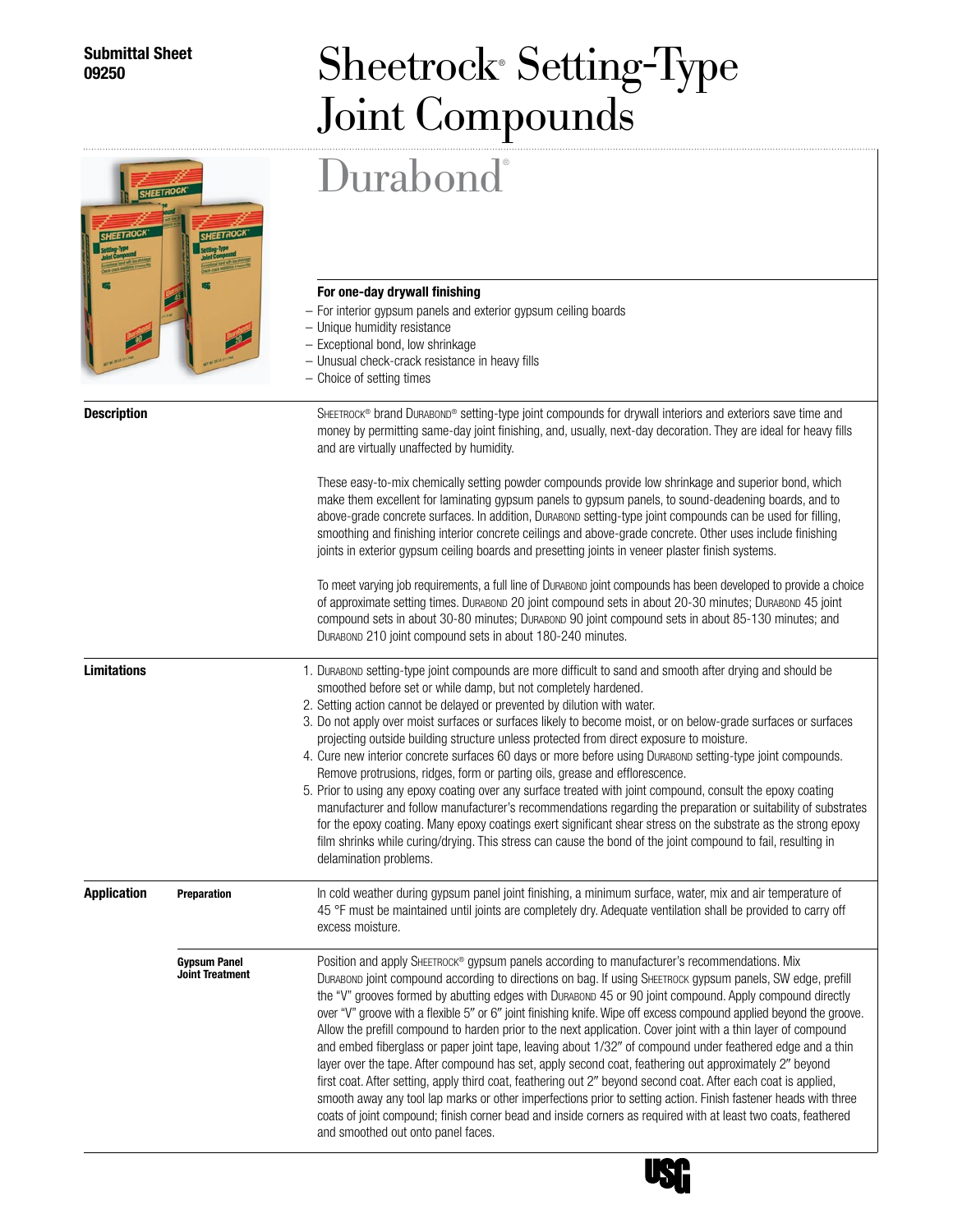| Page 2 of 4 |  |  |
|-------------|--|--|
|             |  |  |

**Note:** For easier sanding and smoothing, use SHEETROCK® EASY SAND™ setting-type joint compound or a SHEETROCK® ready-mixed joint compound for second and third coats. **Decorating** For priming and decorating with paint, texture or wallcovering, follow manufacturer's directions for materials used. All surfaces must be dry, dust-free and not glossy. A prime coat of SHEETROCK® First Coat primer or a quality interior latex flat wall paint with high solids content should be applied undiluted and allowed to dry before decorating. Walls to be covered with wallpaper or vinyl wallcovering should be sealed per manufacturer's recommendations. To improve fastener concealment where gypsum panel walls and ceilings will be subjected to severe artificial or natural side lighting and decorated with a gloss paint (eggshell, semigloss or gloss), the gypsum panel surface should be skim-coated with SHEETROCK® all-purpose joint compound or Cover CoAT® compound to equalize suction before painting (see publication J510). As an alternative to skim coating, or where a Level 5 finish is required, use SHEETROCK® TUFF-HIDE™ primer-surfacer. **Use with Veneer Plaster** Apply according to normal procedure. However, when building temperature/humidity conditions may result in rapid drying (see publication PM5), or when steel-framed systems at 24" o.c. with single-layer gypsum base and single-coat veneer plaster finish are specified in either rapid or normal drying conditions, use paper joint tape embedded with Durabond 90 joint compound. A fill or cover coat that completely hides the tape is required. This cover coat must be allowed to set before plastering. Plaster prefill is not required over Durabond joint compound. **Filling and Finishing** Grind high plane differences in concrete level with adjacent area; also remove any form oil, efflorescence and **Over Interior Poured** and **Concrete and Concrete and Concrete any form of the concrete uver interior Poured** greasy deposits. Prime exposed metal with a good rust-inhibitive primer. Fill offsets or voids with Durasono joint<br>**Concrete Ceilings** compound. Apply additional coats as necessary after each coat ha crack-free fills that eliminate edge joinings from showing through the surface decoration. Take care to create a smooth surface free of irregularities on sections that will be exposed to sharply angled lighting. Apply a thick skim coat of Durabond setting-type joint compound over entire surface. Skim coat must be thick enough to prevent dryout before setting, or bond failure may result. For easier sanding, use Cover CoAT compound or SHEETROCK® all purpose ready-mixed joint compound for final skim coat. After final coat of joint compound has dried, apply undiluted coat of Sheetrock First Coat primer or a quality latex flat wall paint with high solids content over entire surface and allow to dry. For textured ceiling, apply a uniform coat of SHEETROCK® ceiling spray texture QT at a rate not exceeding 10 ft.<sup>2</sup>/lb. **Exterior Joint Treatment** Mix Durabond joint compound according to directions on bag. Do not overmix or use in temperatures below 45 °F (7 °C). Prefill joints of SHEETROCK® exterior gypsum ceiling board with joint compound. After prefill has set, embed paper joint tape, centered over joint. When compound has set, immediately apply fill coat. Apply joint compound over flanges of zinc control joints, corner beads and metal trim. Spot fastener heads. After fill coat has set, apply finishing coat of joint compound. Completely cover all joints, angles, beads, control joints and fasteners. After joints have dried, apply one coat of a quality oil or latex exterior primer. Then follow with at least one coat of a quality latex exterior paint. **Use with Sheetrock®** In areas to be tiled, for joining tapered panel edges, embed fiberglass or paper joint tape with Durabond 45 or<br>Main Tause<sup>rm</sup> 00 init compaund Whap ast, apply a fill of Durapoun 45 or 00 init compau Moup Tous and Tous and Tous The interpretation of Dukaboru 45 or 90 joint compound. Take care not to crown the joint.<br>Gypsum Panels states the excess joint compound from the panel surface before it sets. For butt joints a fiberglass or paper joint tape with Durabond 45 or 90 joint compound. A fill coat is not necessary. Again, take care not to crown the joint. Spot fastener heads at least once with Durabond 45 or 90 joint compound. In areas not to be tiled, embed tape with Durabond 45 or 90 joint compound in the conventional manner. Finish joints with at least two coats of a Sheetrock joint compound to create a smooth surface for painting and wallpapering.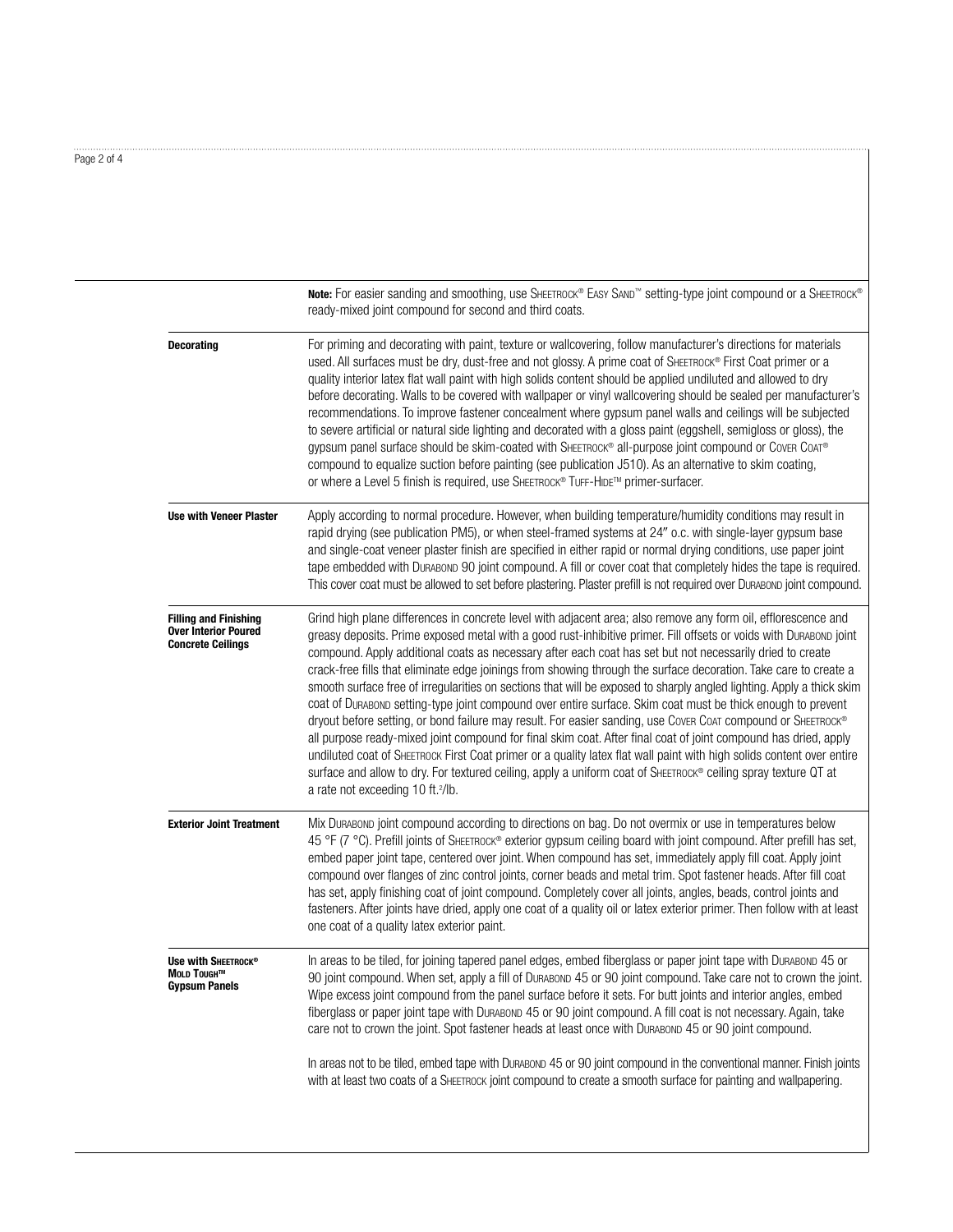**Product Data** 

|                                                                                                                                                                                                                                                                  |                                                                                                                                                                                                                                                                                                                                                                                                                                                                                            |                                                                                                                                           |                    |                                       | Fill and seal all openings around pipes, fittings and fixtures with a coat of thinned tile adhesive. For best results,<br>use Type I Ceramic Tile Adhesive that meets ANSI A136.1; this material may also be used to set the tile. With a<br>1" brush, apply the thinned adhesive onto the raw gypsum panel core at cutouts, and allow area to dry thoroughly<br>prior to application of tile. Before adhesive dries, wipe excess material from the surface of gypsum panels.                                                                                                                                                                                                                                                                                                                         |  |  |
|------------------------------------------------------------------------------------------------------------------------------------------------------------------------------------------------------------------------------------------------------------------|--------------------------------------------------------------------------------------------------------------------------------------------------------------------------------------------------------------------------------------------------------------------------------------------------------------------------------------------------------------------------------------------------------------------------------------------------------------------------------------------|-------------------------------------------------------------------------------------------------------------------------------------------|--------------------|---------------------------------------|-------------------------------------------------------------------------------------------------------------------------------------------------------------------------------------------------------------------------------------------------------------------------------------------------------------------------------------------------------------------------------------------------------------------------------------------------------------------------------------------------------------------------------------------------------------------------------------------------------------------------------------------------------------------------------------------------------------------------------------------------------------------------------------------------------|--|--|
| Apply Durasonp joint compound in the prescribed manner to back of the face panels to be laminated. Laminate<br>Laminating<br>face panels to (base layer panels) (coreboard) using moderate pressure and temporary nailing or shoring to<br>ensure adequate bond. |                                                                                                                                                                                                                                                                                                                                                                                                                                                                                            |                                                                                                                                           |                    |                                       |                                                                                                                                                                                                                                                                                                                                                                                                                                                                                                                                                                                                                                                                                                                                                                                                       |  |  |
| <b>Repairing Handball and</b><br><b>Racquetball Court Walls</b>                                                                                                                                                                                                  | Security Wall Systems.                                                                                                                                                                                                                                                                                                                                                                                                                                                                     |                                                                                                                                           |                    |                                       | Repair surface damage (gouges, scratches, surface imperfections) in handball and racquetball court walls<br>and other interior wall and ceiling surfaces finished with STRUCTO-BASE® plaster or STRUCTO-GAUGE® plaster. Clean<br>surface of dust, residue and other contaminants. Prepare DurABOND 45 or 90 joint compound by mixing into a<br>solution of 1 part water and 1 part AcRI-ADD™ acrylic fortifier. Use prepared mixture to refinish surface damage.<br>Initial application over deep areas should be set and partially dry prior to application of subsequent coats.<br>Finish to a smooth surface. This same procedure may be used in repair of surface damage to STRUCTOCORE®<br>security wall systems constructed using STRUCTO-BASE plaster and IMPERIAL® veneer finish. See SA1119, |  |  |
| <b>Use With USG</b><br><b>Gypsum Accelerator</b>                                                                                                                                                                                                                 | USG™ high-strength gypsum accelerator added to DuRABOND joint compound will reduce the setting time. USG<br>gypsum accelerator should be sprinkled in dry form into the mixed compound. For hand-mixing, dry accelerator<br>can be added either to the dry mix or mixed compound. Never add USG gypsum accelerator directly to water or<br>mix it with water to form a solution before adding it to the compound. Doing so will significantly reduce its ability<br>to accelerate the set. |                                                                                                                                           |                    |                                       |                                                                                                                                                                                                                                                                                                                                                                                                                                                                                                                                                                                                                                                                                                                                                                                                       |  |  |
|                                                                                                                                                                                                                                                                  | <b>Accelerator Amount</b>                                                                                                                                                                                                                                                                                                                                                                                                                                                                  |                                                                                                                                           |                    | <b>Approximate Set Time (Minutes)</b> |                                                                                                                                                                                                                                                                                                                                                                                                                                                                                                                                                                                                                                                                                                                                                                                                       |  |  |
|                                                                                                                                                                                                                                                                  | <b>Tablespoon</b><br>Per Bag                                                                                                                                                                                                                                                                                                                                                                                                                                                               | <b>Tablespoon</b><br>Per Bread Pan                                                                                                        | <b>DURABOND 90</b> | <b>DURABOND 45</b>                    | <b>DURABOND 20</b>                                                                                                                                                                                                                                                                                                                                                                                                                                                                                                                                                                                                                                                                                                                                                                                    |  |  |
|                                                                                                                                                                                                                                                                  | 1.0                                                                                                                                                                                                                                                                                                                                                                                                                                                                                        | 0.22                                                                                                                                      | 40                 | 20                                    | 10                                                                                                                                                                                                                                                                                                                                                                                                                                                                                                                                                                                                                                                                                                                                                                                                    |  |  |
|                                                                                                                                                                                                                                                                  | 2.0                                                                                                                                                                                                                                                                                                                                                                                                                                                                                        | 0.44                                                                                                                                      | $\overline{30}$    | 10                                    |                                                                                                                                                                                                                                                                                                                                                                                                                                                                                                                                                                                                                                                                                                                                                                                                       |  |  |
|                                                                                                                                                                                                                                                                  | 6.0                                                                                                                                                                                                                                                                                                                                                                                                                                                                                        | 1.33                                                                                                                                      | 20                 | $\cdots$<br>$\overline{a}$            |                                                                                                                                                                                                                                                                                                                                                                                                                                                                                                                                                                                                                                                                                                                                                                                                       |  |  |
|                                                                                                                                                                                                                                                                  |                                                                                                                                                                                                                                                                                                                                                                                                                                                                                            | - "Bread pan" volume estimated at 10 cups (80 oz.)<br>- Wet-mixed volume of Durabonp joint compound approx. 2.8 gallons (45 cups) per bag |                    |                                       |                                                                                                                                                                                                                                                                                                                                                                                                                                                                                                                                                                                                                                                                                                                                                                                                       |  |  |
|                                                                                                                                                                                                                                                                  | <b>Color: Natural</b><br><b>Filler:</b> Calcium sulfate                                                                                                                                                                                                                                                                                                                                                                                                                                    |                                                                                                                                           |                    |                                       |                                                                                                                                                                                                                                                                                                                                                                                                                                                                                                                                                                                                                                                                                                                                                                                                       |  |  |

. . . . . . . . . . . . . .